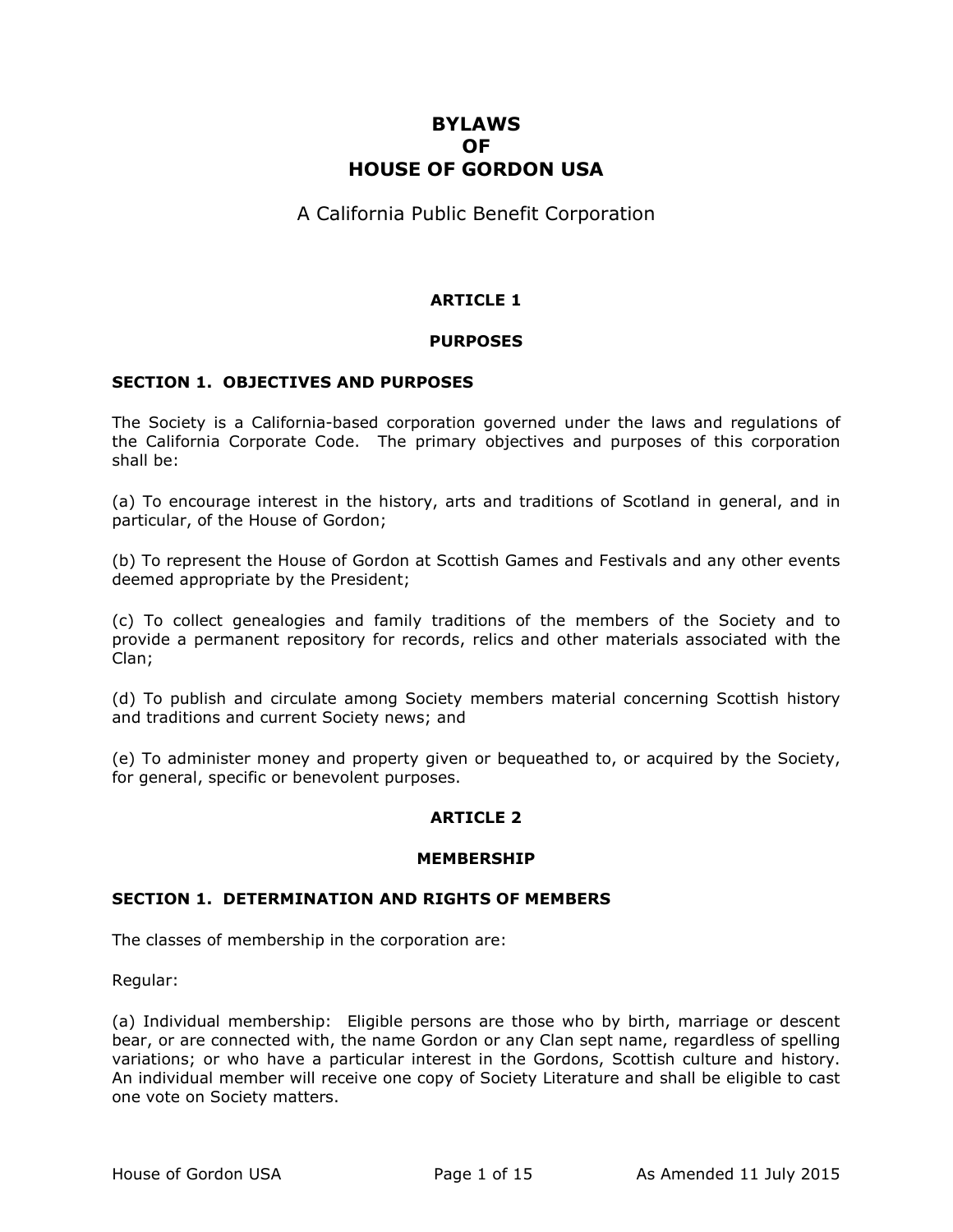(b) Family membership: Persons eligible for individual membership who live in a single household may instead elect to join the Society as a family membership. A family membership will receive one copy of Society Literature and shall be eligible to cast one undivided vote on Society matters.

Ex officio: The hereditary chief of the Gordon Clan and the chief's adult heir are deemed ex officio members of the Society. Ex officio members shall be eligible to cast one vote on Society matters but shall pay no dues.

Honorary: Persons who, for their influence on behalf of and goodwill toward the Society, are so elected by the Directors. Honorary memberships shall be non-voting and pay no dues.

Voting rights, privileges and eligibility to stand for election to office shall be limited to ex officio members and regular members in good standing. Honorary members may attend and speak at all meetings, but shall not be eligible to vote or stand for election to office.

## **SECTION 2. ADMISSION OF MEMBERS**

Eligible applicants shall be admitted to membership on making application therefore in writing and upon payment of the annual dues.

#### **SECTION 3. DUES**

Membership dues shall be in the amount approved from time to time by the Directors.

A member shall pay the required dues no later than 30 June of each year to remain in good standing. Membership is automatically changed to "inactive status" by failure to pay annual dues by 31 December unless a written request for extension of time to pay is approved by the Directors. Inactive members are not entitled to Society Literature.

## **ARTICLE 3**

#### **MEETINGS OF MEMBERS**

## **SECTION 1. PLACE OF MEETINGS**

Meetings of members shall be open to all members of the Society and shall be held at such place as may be designated from time to time by resolution of the Board. Representation at any meeting may be by presence or by proxy.

#### **SECTION 2. ANNUAL MEETINGS**

The members shall meet annually in each year for the purpose of electing officers and other directors and transacting other business as may come before the meeting. The candidates receiving the highest number of votes shall be elected.

To the extent practicable, the annual meeting location will be rotated among major Highland Games and Gathering sites.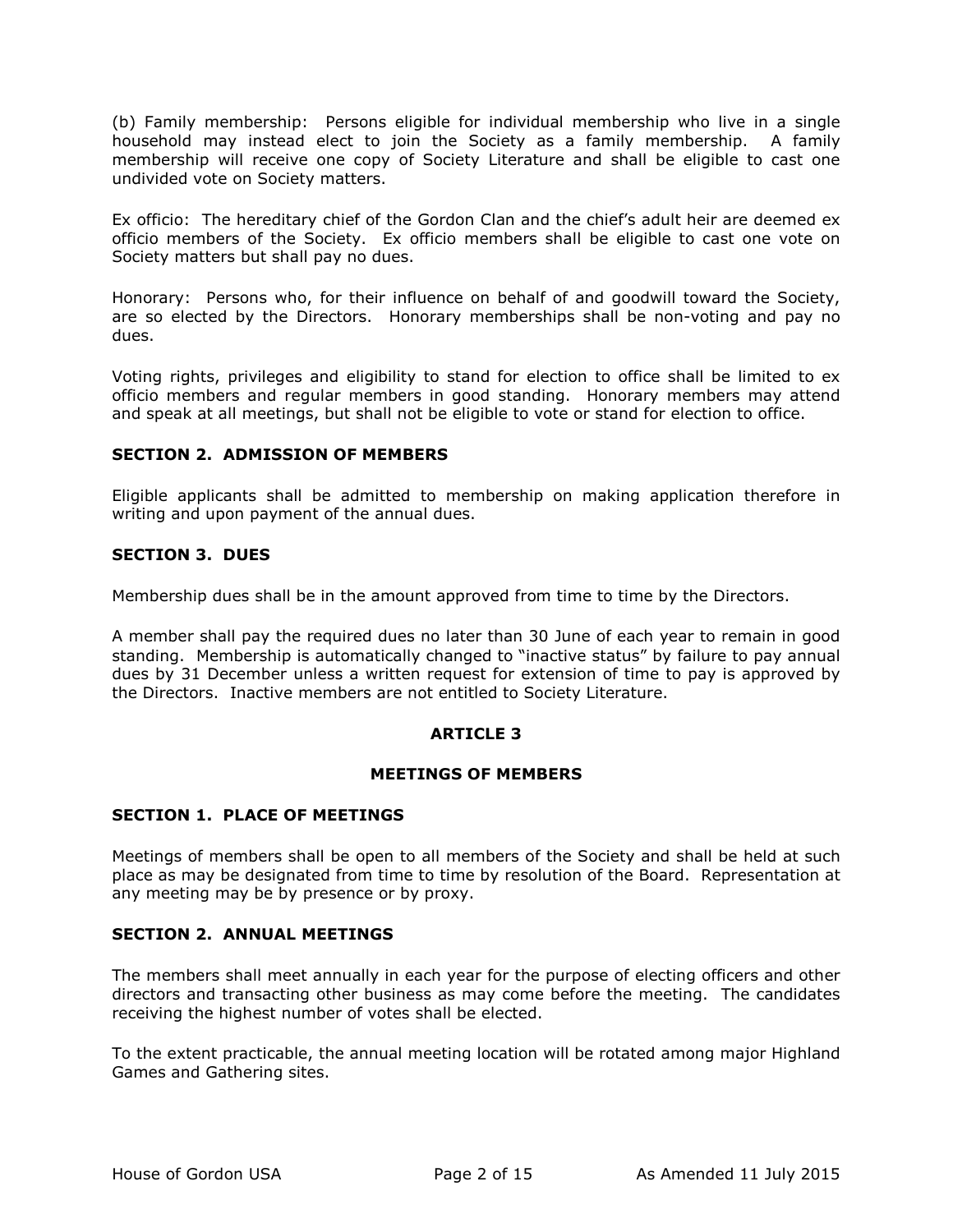# **SECTION 3. QUORUM FOR MEETINGS**

A quorum shall be constituted by twenty percent (20%) of members in good standing represented in person or by proxy.

#### **SECTION 4. VOTING & GRACE PERIOD**

Ex officio members and regular members in good standing will be entitled to vote in person or by a written proxy executed by such person or by his or her duly authorized agent. Provided, however, that a member who is not in good standing because of failure to pay the required dues by 30 June will be eligible to vote in a meeting of members if (a) the meeting is held within four (4) weeks of the 30 June deadline; (b) the member was in good standing for the prior membership year; and (c) the member pays the required dues before the meeting.

Proxies must be received by the Secretary no later than ten (10) days prior to the date of the meeting in order to be counted. A member's proxy will automatically be revoked should that member be present at the meeting.

## **SECTION 5. CONDUCT OF MEETINGS**

Meetings of members shall be presided over by the President of the corporation or, in his or her absence, by the Vice-President of the corporation. The Secretary of the corporation shall act as secretary of all meetings of members, provided that, in his or her absence, the presiding officer shall appoint another person to act as secretary of the meeting.

Meetings shall be governed by the rules contained in the most current and authorized edition of *Robert's Rules of Order Newly Revised*, insofar as such rules are not inconsistent with or in conflict with these bylaws, with the articles of incorporation of this corporation, or with any provision of law.

Minutes of all meetings, whether of the general membership or the Board, shall be kept and made available for inspection upon request by any member.

## **ARTICLE 4**

#### **DIRECTORS**

#### **SECTION 1. POWERS**

The general management of the corporation shall be under the control, supervision and direction of the board of Directors (the "Board").

## **SECTION 2. NUMBER AND TENURE**

The Directors shall include the President, Vice-President, Secretary, Treasurer, Membership Secretary, Communications Chair, Quartermaster and Convener Coordinator, and at least one (1) but no more than three (3) Directors at Large, for a total of no more than eleven (11) Directors. The President, Vice-President, Secretary and Treasurer together constitute the Executive Board, and no position on the Executive Board may be held concurrently with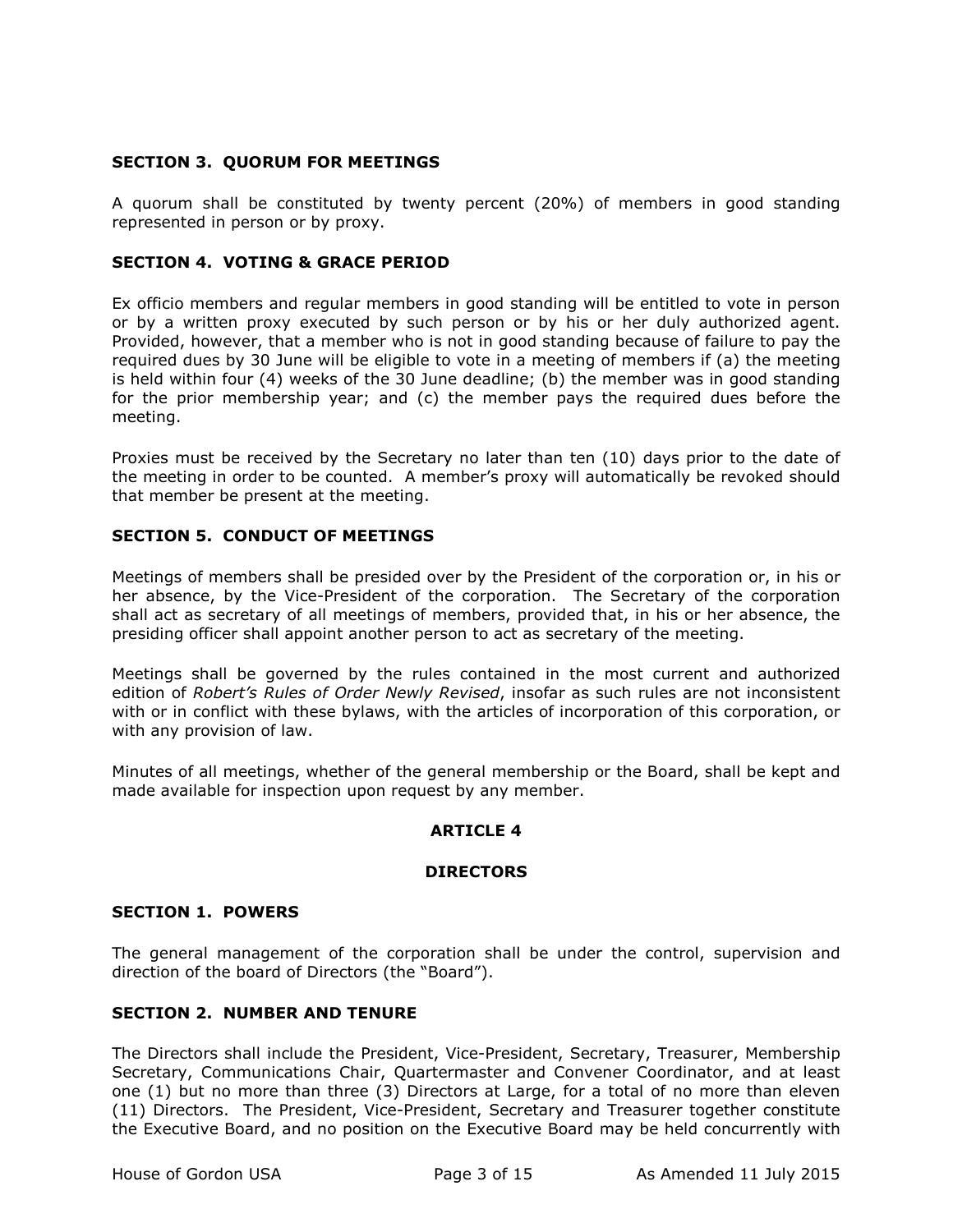another position on the Executive Board. The Membership Secretary, Communications Chair, Quartermaster and Convener Coordinator are ex officio Directors, and such positions may be held concurrently with an Executive Board position, provided, however, that a Director holding concurrent positions will count as a single director and will have a single vote on Board matters.

The number of Director at Large positions available at election shall be fixed by resolution of the Board at least thirty (30) days prior to the election. Each Director will hold office until his or her successor is elected and qualified.

## **SECTION 3. MEETINGS**

An Annual Meeting of the Board will be held at a date, time and place to be determined each year by the President. The purpose of the Annual Meeting is to conduct such business as may come before the meeting.

Other regular meetings of the Board may be held at such time and place as the Board may fix from time to time by resolution.

Special meetings of the Board for any purpose may be called at any time by the President, Vice-President, Secretary or Treasurer, or any two Directors.

## **SECTION 4. QUORUM**

A majority of the Directors then in office will constitute a quorum for the transaction of business at any meeting of the Board, but, if less than a majority of the Directors then in office is present, a majority of the Directors present may adjourn the meeting *sine die*.

## **SECTION 5. COMPENSATION**

No Director will receive any salary or other compensation for services rendered in such capacity, but any Director may be reimbursed for reasonable expenses directly incurred in connection with performance of their duties on behalf of the Society, in reasonable amounts as approved by the Board.

## **SECTION 6. MEETING BY TELEPHONE OR ONLINE**

One or more Directors, if unable to be present at any meeting of the Board, may participate by means of telephone or online, if all the participants at the meeting can hear the communicator. All Directors so participating will, for the record, be deemed present at the meeting.

## **SECTION 7. ACTION WITHOUT MEETING**

Any action required or permitted to be taken by the Board may be taken without a meeting if all members of the Board, individually or collectively, consent in writing to the action. For the purposes of this section only, "all members of the Board" shall not include any "interested Director" as defined in section 5233 of the California Nonprofit Corporation Law. Such written consent shall have the same force and effect as a unanimous vote of the Board taken at a meeting. Such written consent or consents shall be filed with the minutes of the proceedings of the Board.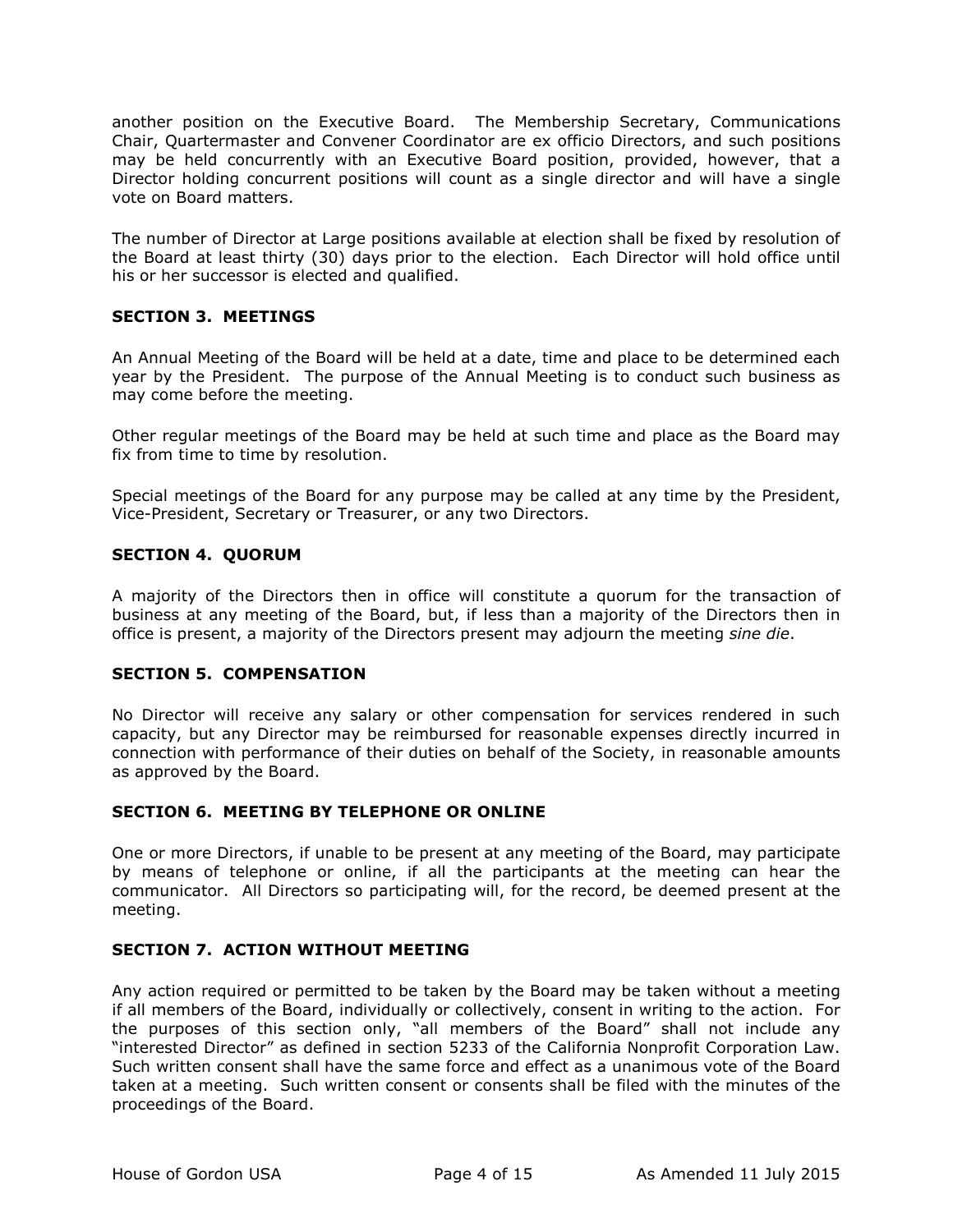Written consent may be transmitted by first-class mail, messenger, courier, facsimile, email or any other reasonable method satisfactory to the President.

#### **SECTION 8. NON-LIABILITY OF DIRECTORS**

The Directors shall not be personally liable for the debts, liabilities or other obligations of the corporation.

#### **SECTION 9. CONFLICT OF INTEREST POLICY**

The Society's conflict of interest policy is set out in Appendix A to these bylaws.

#### **ARTICLE 5**

#### **OFFICERS**

#### **SECTION 1. NUMBER OF OFFICERS**

The officers of the corporation shall be a President, a Vice-President, a Secretary and a Treasurer.

#### **SECTION 2. ELECTION AND TERM OF OFFICE**

Officers of the corporation shall be elected by the members at the annual meeting, and each officer shall hold office until he or she resigns, is removed or is otherwise disqualified to serve or until his or her successor shall be elected and qualified, whichever occurs first.

Each officer shall serve for a term of two years or until his or her successor is elected or appointed. There will be no limitation on the number of times an officer may be reelected.

Elected officers will assume office immediately at the close of the meeting at which they have been elected, and in all cases serve until their successors are elected and qualified, unless their term is sooner terminated by resignation or for other reasons.

#### **SECTION 3. APPOINTED OFFICERS, AGENTS AND ASSISTANTS**

The Board shall appoint a Membership Secretary, a Communications Chair, a Quartermaster and a Convener Coordinator, and the President or the Board may appoint such other officers or agents as each may deem desirable. Appointed officers or agents shall serve such terms, have such authority and perform such duties as may be prescribed from time to time, in writing, by the President or the Board. Appointed officers or agents shall assume office immediately upon appointment.

Officers and Directors may appoint assistants to help them with their duties. An officer or Director making such an appointment must, in timely fashion, inform the Board of the identity of, and duties to be performed by, the assistant.

#### **SECTION 4. DUTIES**

The duties of the elected and appointed officers shall include: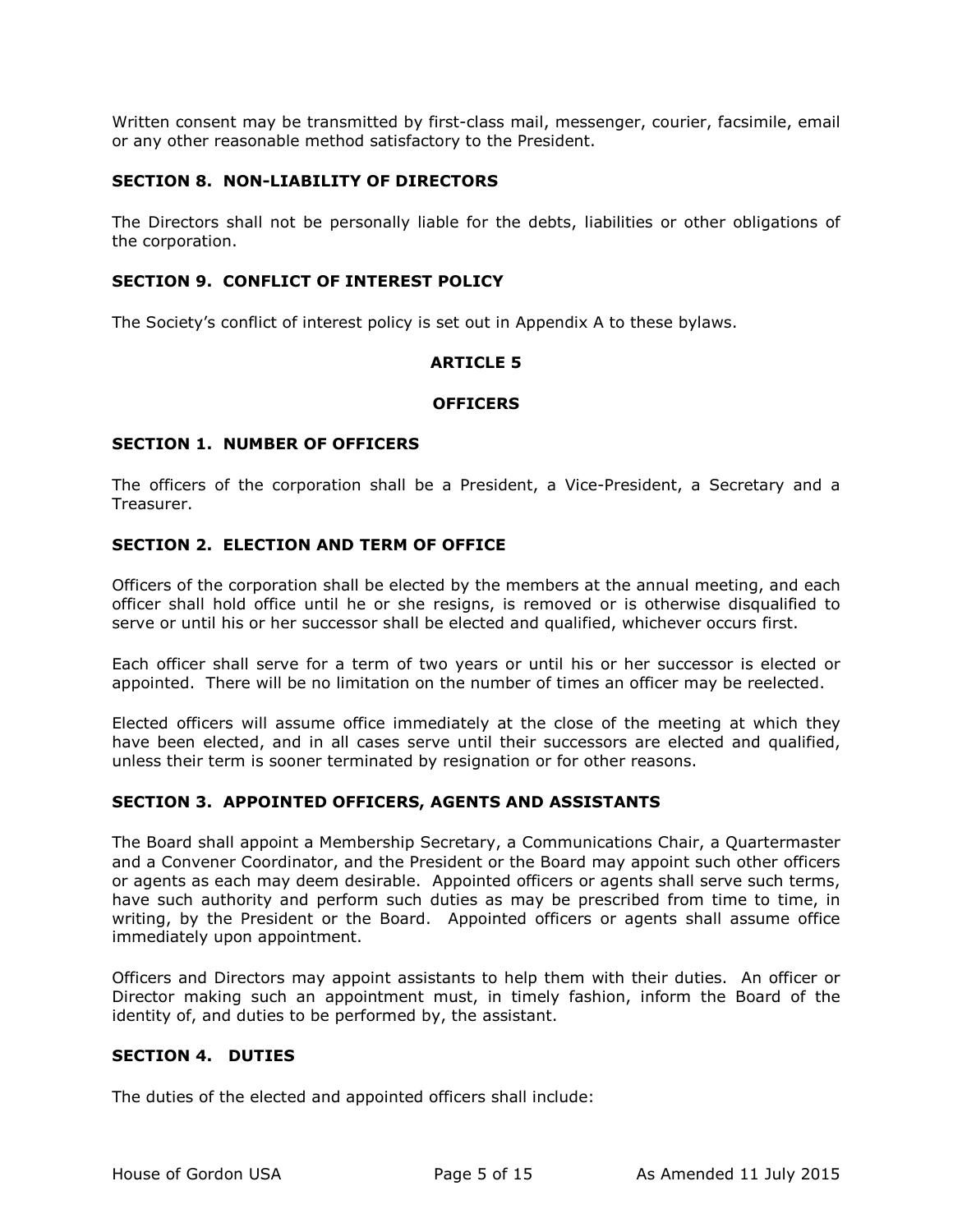**President:** The President shall be chief executive officer of the Society and shall have general supervision over its affairs, subject to the control of the Board. The President shall preside at all meetings of the general membership and all meetings of the Board. In general, the President shall perform all the duties incident to the office of the chief executive officer of a non-profit corporation and such other duties as are provided for in these bylaws and as from time to time may be assigned by the Board.

**Vice-President:** The Vice-President shall exercise all the duties and responsibilities herein required of the President at such times as the President is absent or unable to perform his or her duties, when the same would be required. Should the office of President become vacant for any reason, the Vice-President shall automatically become President and serve out the unexpired remainder of his or her predecessor's term. The Vice-President shall have such other powers and perform such other duties as may be prescribed by the Board.

**Secretary:** The Secretary shall keep and maintain the minutes of all general membership meetings and meetings of the Board and distribute the same to all Directors following each meeting. The Secretary shall attach the full roster of members in good standing, as well as the complete membership report, to the minutes of any general membership meeting. The Secretary shall see that the reports, statements and other documents required by law are properly kept and filed timely. The Secretary shall be responsible for all Society correspondence. The Secretary shall perform such other duties as may from time to time be properly assigned to carry out the duties of the office. At the expiration of his or her office, the Secretary shall, within thirty (30) days, turn over to his or her successor in office all minutes and other official records.

**Treasurer:** The Treasurer shall collect and keep a record of all monies received and disbursed by the Society. The Treasurer shall deposit all sums received by the Society in accounts identified as belonging to the Society. The Treasurer shall make a report of the finances of the Society at least annually to the Board and when called upon by the President, and shall perform such duties as shall be assigned by the Board or President. The funds, books and other records in the custody of the Treasurer shall at all times be subject to the inspection, supervision and control of the Board and the President, and, at the expiration of his or her office, the Treasurer shall, within thirty (30) days, turn over to his or her successor in office all books, moneys and other properties in his or her possession, provided that the successor has opened a bank account on behalf of the Society. The Treasurer shall add the succeeding President and Treasurer as signatories to the current Society bank account.

**Membership Secretary (Board-appointed):** The Membership Secretary shall maintain the official membership lists for the Society. The Membership Secretary shall be the primary recipient of all membership applications. The Membership Secretary shall forward, in a timely fashion, all funds collected as dues to the Treasurer with a statement of each transaction. The Membership Secretary will make available, upon request, lists and labels to the various officers for use in the performance of their duties.

**Communications Chair (Board-appointed):** The Communications Chair shall oversee all clan publications including the House of Gordon USA newsletter and the website. The Chair will work with the editor and the webmaster to publicly promote House of Gordon USA.

**Quartermaster (Board-appointed):** The Quartermaster shall hold, inventory, track and ship the supplies and properties of the Society and the Society store, and reports to the Treasurer and President or the President's designee.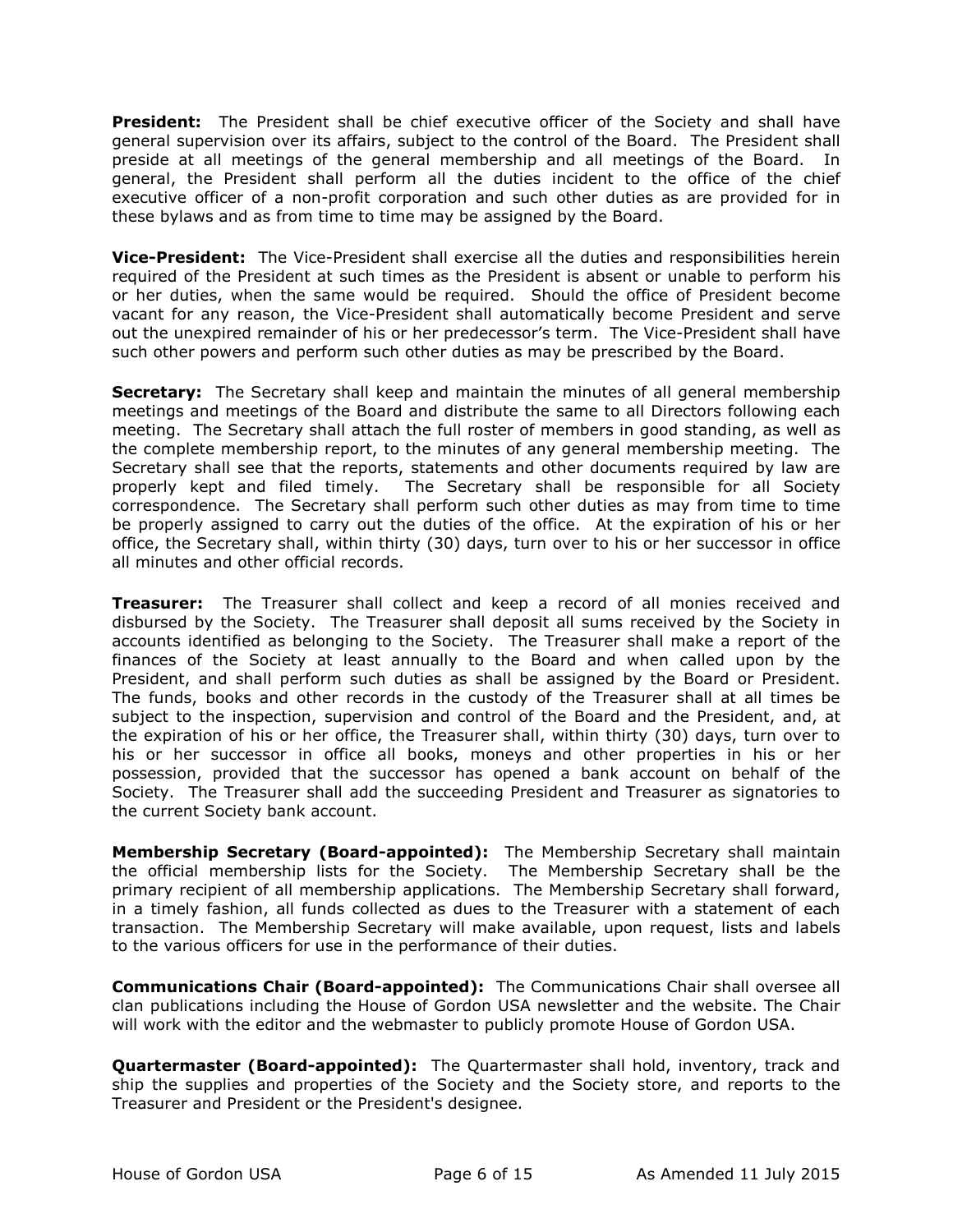**Convener Coordinator (Board-appointed):** The Convener Coordinator shall, under the direction of the President, act as the point of contact between the conveners and commissioners, and the Board; locate, interview and assess potential representatives of the various regions, divisions and games; put in place new conveners in areas without representation with the consent and at the pleasure of the President; in conjunction with the Quartermaster, ensure that new conveners are supplied with a starter kit, which may include, among other things, a banner set; in conjunction with the President and the Communications Chair, educate and provide resources to the conveners to ensure the positive promotion of the organization to the public; and perform other duties in accordance with Article 7 of these bylaws.

# **SECTION 5. SOCIETY NEWSLETTER**

The Society newsletter shall be considered the official Society organ. The Newsletter Editor(s) shall be appointed by the President in consultation with the Communications Chair.

Any notices required to be made to the membership shall be considered timely made if published in a newsletter mailed to the membership in time to satisfy any notification requirements.

#### **SECTION 6. COMMITTEES**

The President may appoint committees as needed. Unless otherwise entitled, such committee persons are not considered members of the Council.

All committee chairs shall prepare a written report of the activities of their committee to be presented to the President.

#### **SECTION 7. NOMINATING COMMITTEE**

The President shall appoint, no less than six (6) months prior to an annual meeting at which an election is to be held, a nominating committee, consisting of three Society members in good standing, who will serve until the close of the meeting at which elections are held. The committee will be responsible for soliciting input from the membership and preparing a slate of nominations. This slate will be presented to the general membership in writing at least thirty (30) days prior to the date of the elections. All persons nominated must give their prior consent to serve if elected.

#### **ARTICLE 6**

## **REMOVAL, RESIGNATION AND VACANCIES**

#### **SECTION 1. REMOVAL AND RESIGNATION**

Any Director or officer may be removed from office for cause, which shall include, but is not limited to, malfeasance, misfeasance or continued failure to perform the duties of the office, by a two-thirds (2/3) vote of the Board (excluding the individual subject to removal if the individual is a Director) at any duly called meeting of the Board. However, any such individual must be given written notice of such meeting, sent at least twenty (20) days in advance thereof, setting forth the charges and grounds for removal. The individual shall have an opportunity to be heard at the meeting.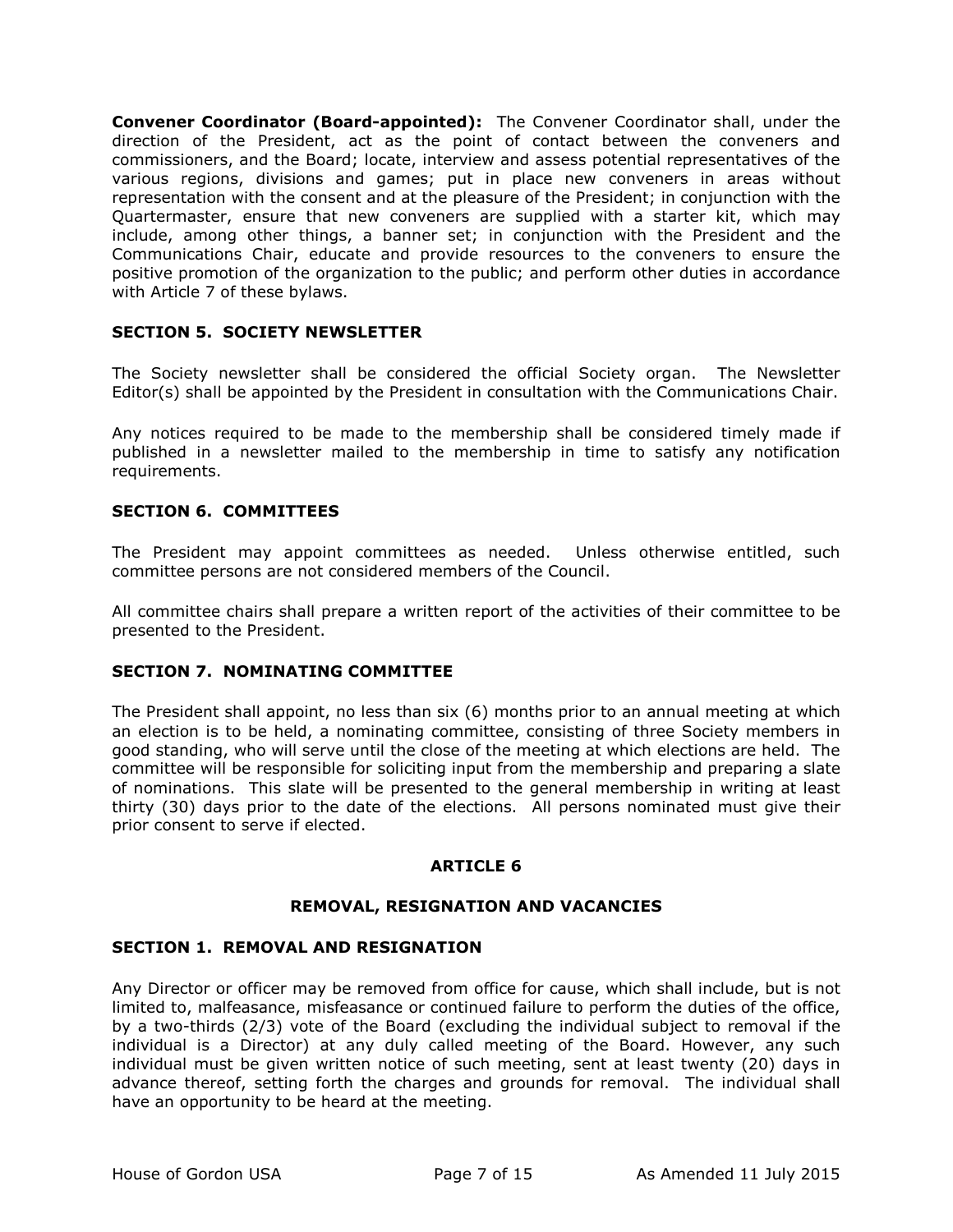Any Director or officer may resign at any time by giving written notice to the Board or to the President. Such resignation is effective upon delivery and shall become irrevocable, unless rescinded within seven (7) days.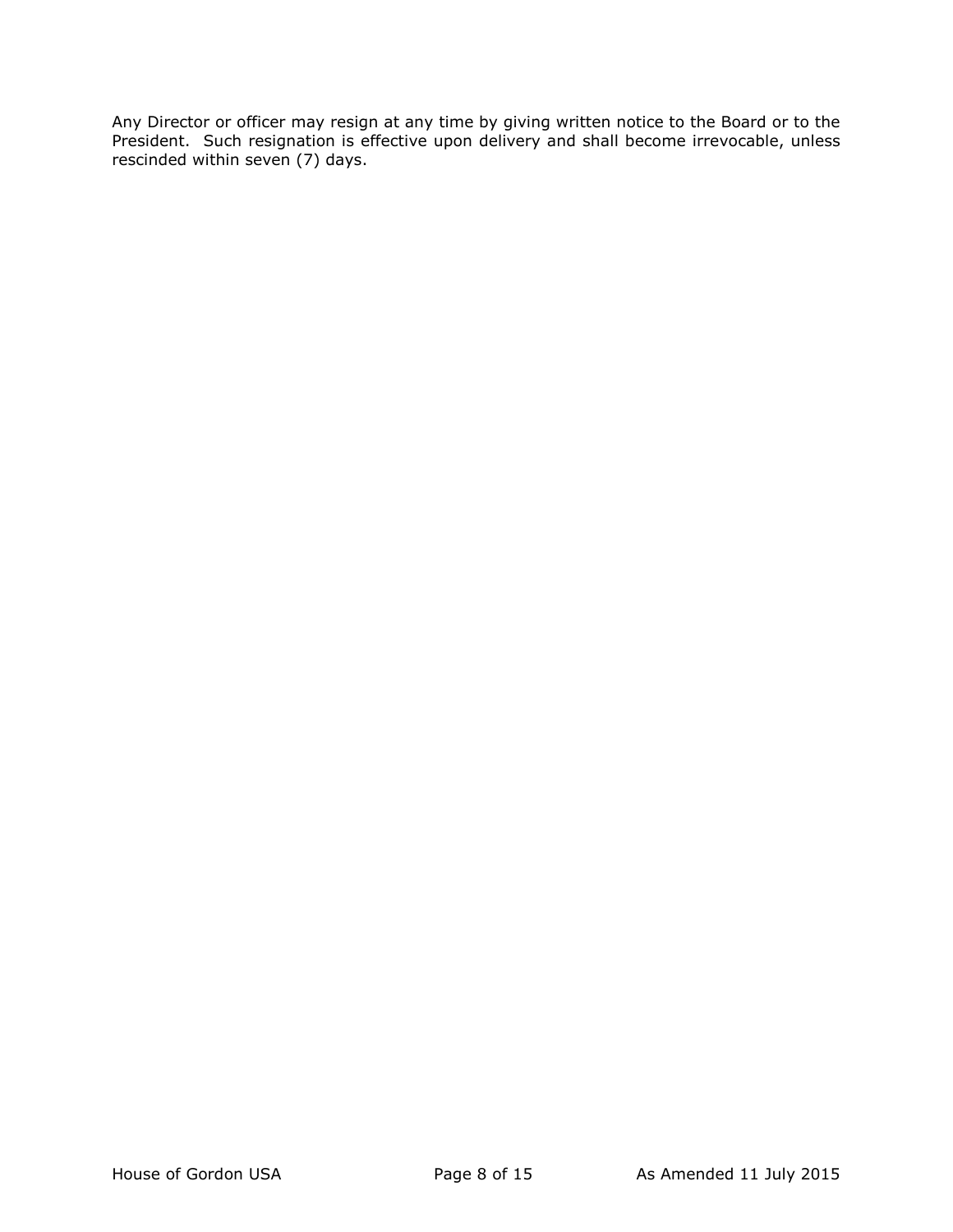## **SECTION 2. VACANCIES**

Any vacancy caused by the death, resignation, removal, disqualification or otherwise, of any Director or officer shall be filled by majority vote of the Board within ninety (90) days of the vacancy.

## **ARTICLE 7**

#### **COUNCIL**

#### **SECTION 1. OFFICERS & MEMBERS**

The Directors, officers and Commissioners shall constitute the Council of the House of Gordon USA. Games Conveners shall be invited to participate on the Council.

The President, Vice-President, Secretary and Treasurer shall be the Officers of the Council.

## **SECTION 2. PURPOSE**

The purpose of the Council is to tap into the greater perspective of these collected Society representatives and to bring to the Board the opinions and feelings of their respective Society members, and to discuss openly situations and concerns vital to every Clan gathering in every part of the country. Suggestions on subjects from protocol to merchandise may be freely exchanged and put before the Board for final disposition. Every member should know that his or her voice will be heard through their representation at Council meetings.

#### **SECTION 3. MEETINGS**

The Council shall meet periodically, at the discretion of the President. Meetings may be conducted electronically, including by "round robin" email, being an email sent and replied to by all members of the Council with their comments inserted to form a consensus and obtain any vote count needed.

#### **ARTICLE 8**

#### **REGIONAL REPRESENTATION**

The United States shall be divided into geographical regions, whose boundaries shall be determined from time to time by the President and the Convener Coordinator.

Representation shall be either by Division or Games Convener or by Regional Commissioner. The Convener, being the first line of representation to the membership and public at large, shall make all arrangements with specific Games and Festival organizers to have a Society presence at selected events and to see to that presence for the duration of the event. A Regional Commissioner's responsibility shall extend to the several contiguous states in his or her region. Such Commissioners shall automatically serve as members of the Council. The duties of these Commissioners will be to coordinate Society activities in their region. They will have the authority to appoint whatever assistants they feel necessary to accomplish these duties. Copies of all correspondence of a general nature and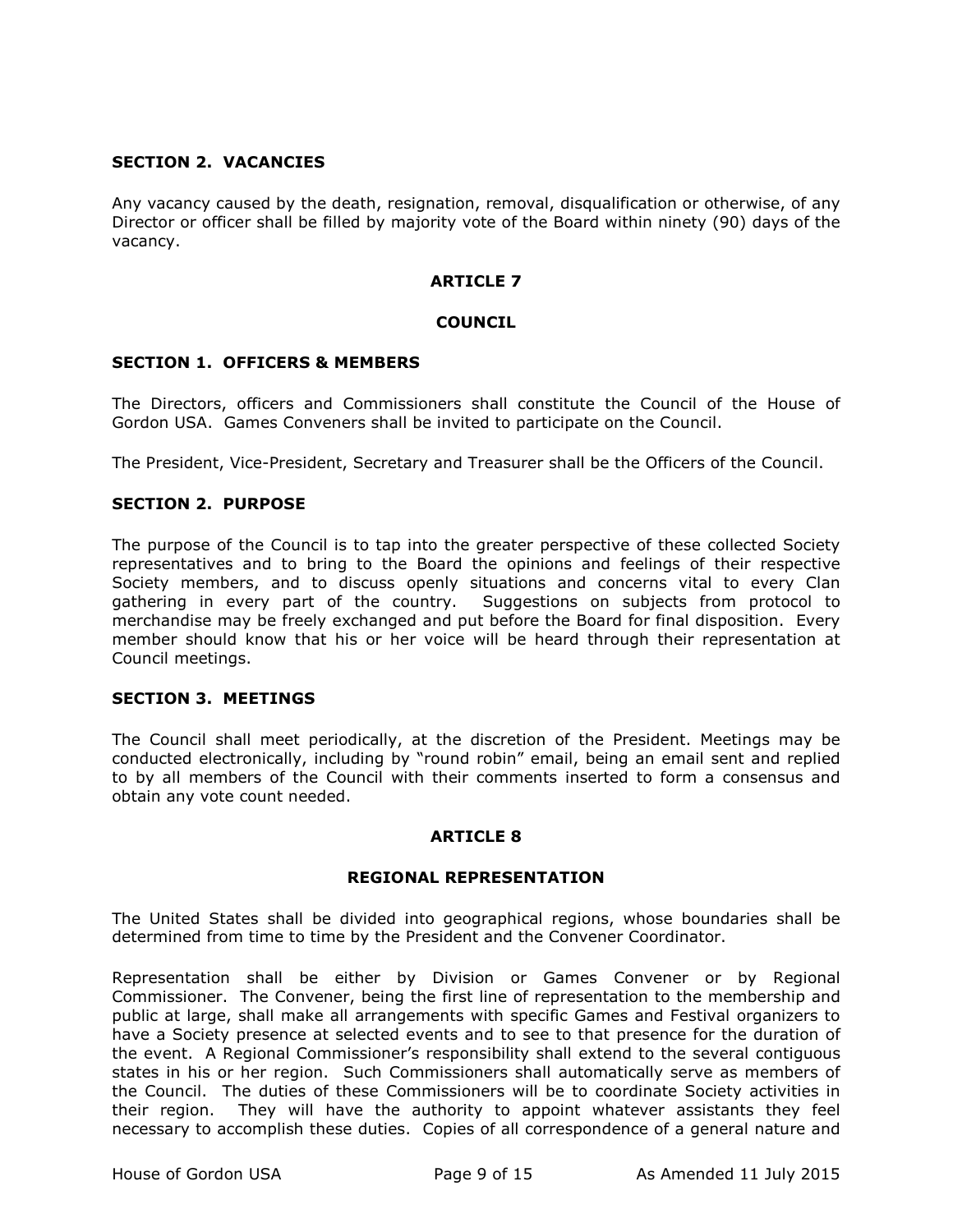any newsletters shall be sent to the President and Communications Chair. They may establish an operating fund for the use of their region. Established funds of this nature shall be considered as part of the funds of the Society as a whole.

Should a region not have a representative, the President in consultation with the Convener Coordinator may appoint an individual to serve at the pleasure of the President. Division and individual Games Conveners shall report to the Commissioner in their region or, if no Commissioner has been appointed, directly to the Convener Coordinator.

#### **ARTICLE 9**

#### **FINANCE**

The Society shall operate on a fiscal year beginning 1 July and ending 30 June of the following year.

The purpose for which the Society is organized is exclusively educational within the meaning of Section  $501(c)(3)$  of the Internal Revenue Code of 1986 or the corresponding provisions of any future United States Internal Revenue Law.

Notwithstanding any other provisions of these articles, this Society shall not carry on any other activities not permitted to be carried on by an organization exempt from Federal Income Tax under Section 501(c)(3) of the Internal Revenue Code of 1986 or the corresponding provisions of any future United States Internal Revenue Law.

In the event of dissolution, the residual assets of the Society will be turned over to one or more organizations which themselves are exempt as organizations described in Section 501(c)(3) and 170(c)(2) of the Internal Revenue Code of 1986 or corresponding sections of any prior or future Internal Revenue Code, or to the Federal, State or local government for exclusive public purposes.

## **ARTICLE 10**

#### **AMENDMENTS TO THE BYLAWS**

These bylaws may be amended at any general membership meeting of the Society, a quorum being present, provided, however, that written notice of the proposed amendments shall have been given to the members at least thirty (30) days prior to the meeting.

No amendment shall provide authorization to conduct the affairs of this Society in any manner or for any purpose contrary to the provisions of Section  $501(c)(3)$  of the Internal Revenue Code of 1986 or the corresponding provisions of any future United States Internal Revenue Law.

# **ARTICLE 11**

#### **AGREEMENT TO BE BOUND BY THE BYLAWS**

All members, Directors, and officers agree by virtue of holding membership or serving as a Director or an officer to be bound by these bylaws.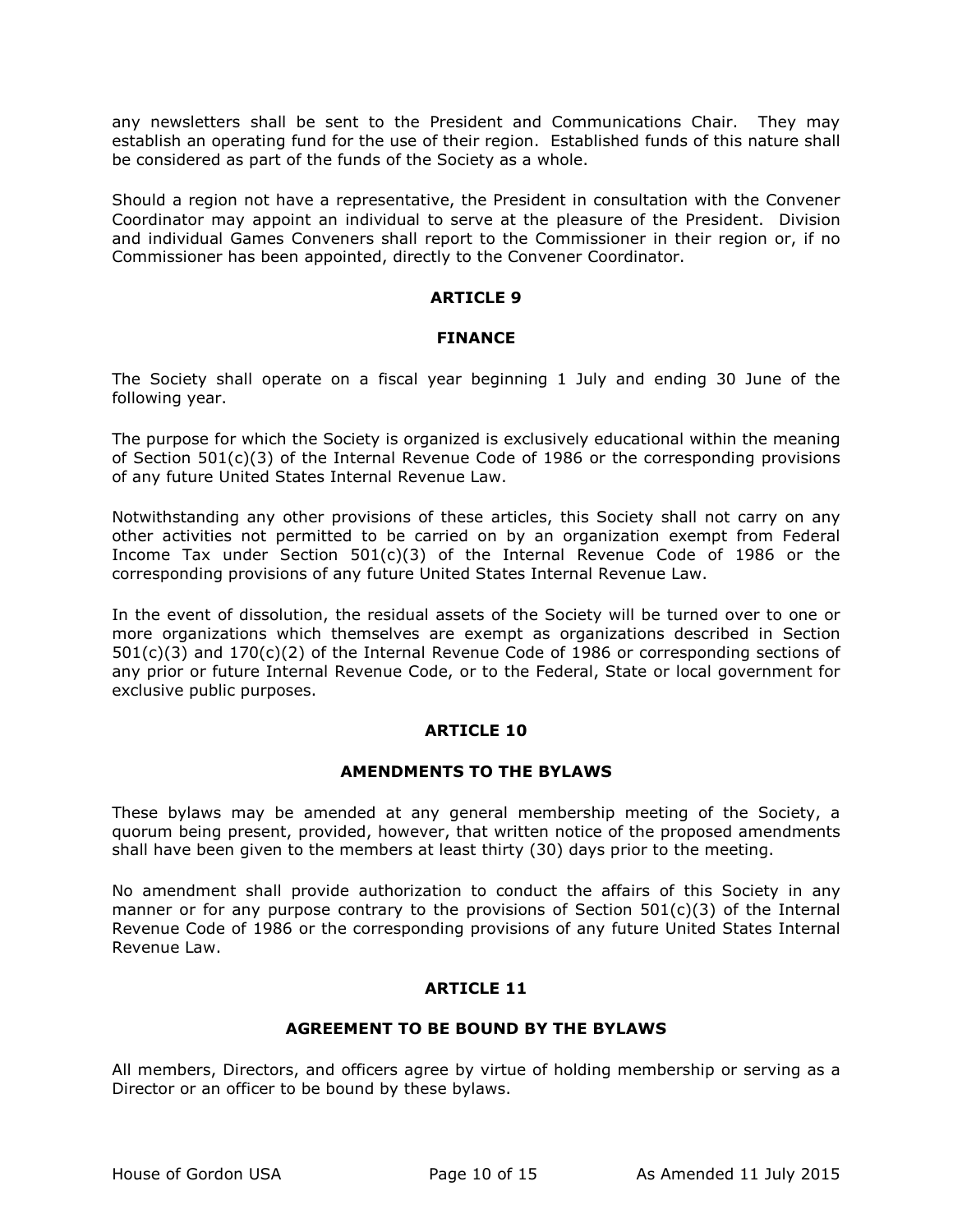# **ARTICLE 12**

# **SEVERABILITY**

Any article or section of these bylaws found to be in conflict with any law or regulation shall be null and void. However, this shall in no way invalidate the remaining articles and sections of these bylaws.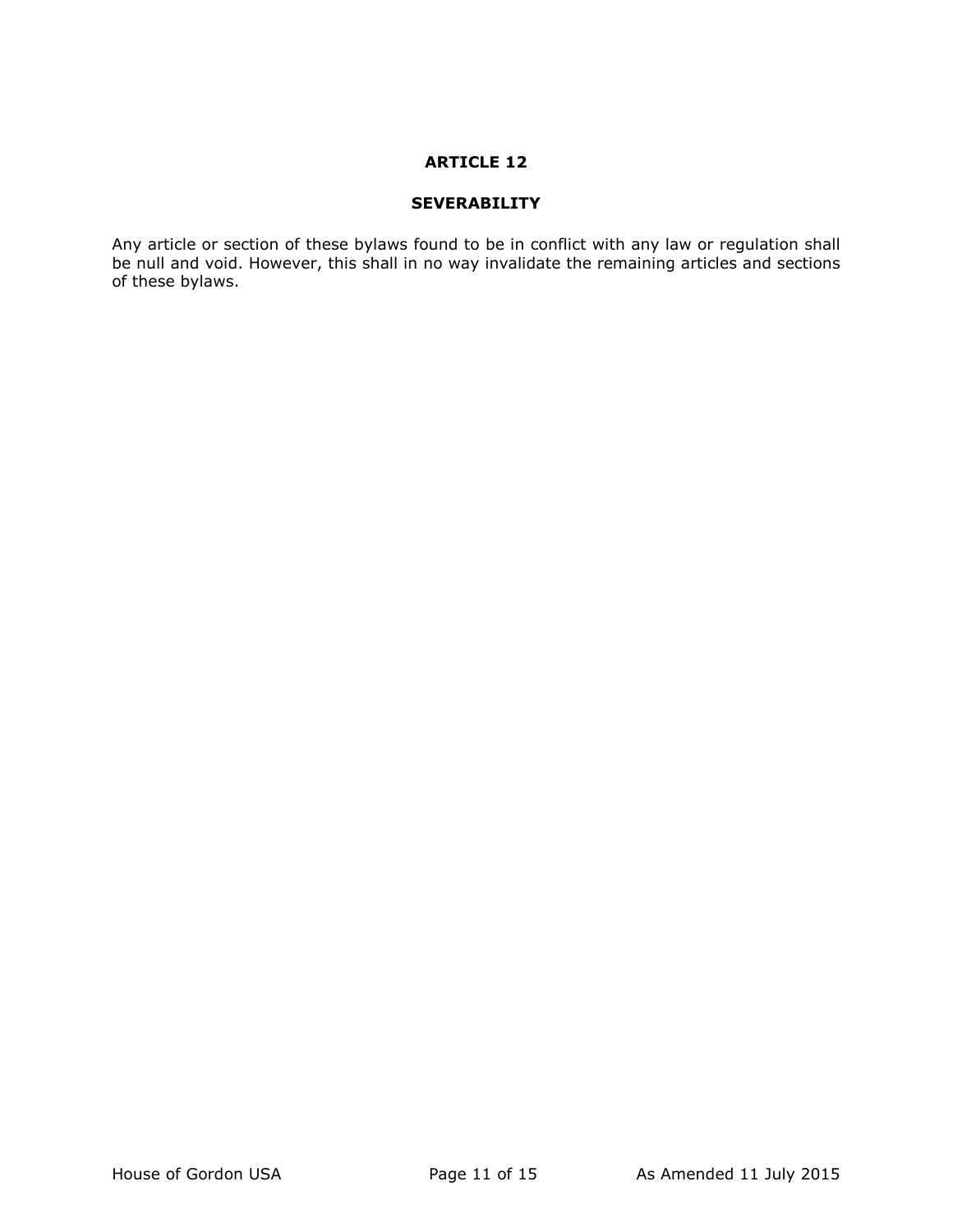# **APPENDIX: CONFLICT OF INTEREST POLICY**

# **ARTICLE I**

#### **PURPOSE**

The purpose of the conflict of interest policy is to protect this tax-exempt organization's (Organization) interest when it is contemplating entering into a transaction or arrangement that might benefit the private interest of an officer or director of the Organization or might result in a possible excess benefit transaction. This policy is intended to supplement but not replace any applicable state and federal laws governing conflict of interest applicable to nonprofit and charitable organizations.

## **ARTICLE II**

## **DEFINITIONS**

1. Interested Person

Any director, principal officer, or member of a committee with governing board delegated powers, who has a direct or indirect financial interest, as defined below, is an interested person.

#### 2. Financial Interest

A person has a financial interest if the person has, directly or indirectly, through business, investment, or family:

- a. An ownership or investment interest in any entity with which the Organization has a transaction or arrangement,
- b. A compensation arrangement with the Organization or with any entity or individual with which the Organization has a transaction or arrangement, or
- c. A potential ownership or investment interest in, or compensation arrangement with, any entity or individual with which the Organization is negotiating a transaction or arrangement.

Compensation includes direct and indirect remuneration as well as gifts or favors that are not insubstantial.

A financial interest is not necessarily a conflict of interest. Under Article III, Section 2, a person who has a financial interest may have a conflict of interest only if the appropriate governing board or committee decides that a conflict of interest exists.

## **ARTICLE III**

#### **PROCEDURES**

1. Duty to Disclose

In connection with any actual or possible conflict of interest, an interested person must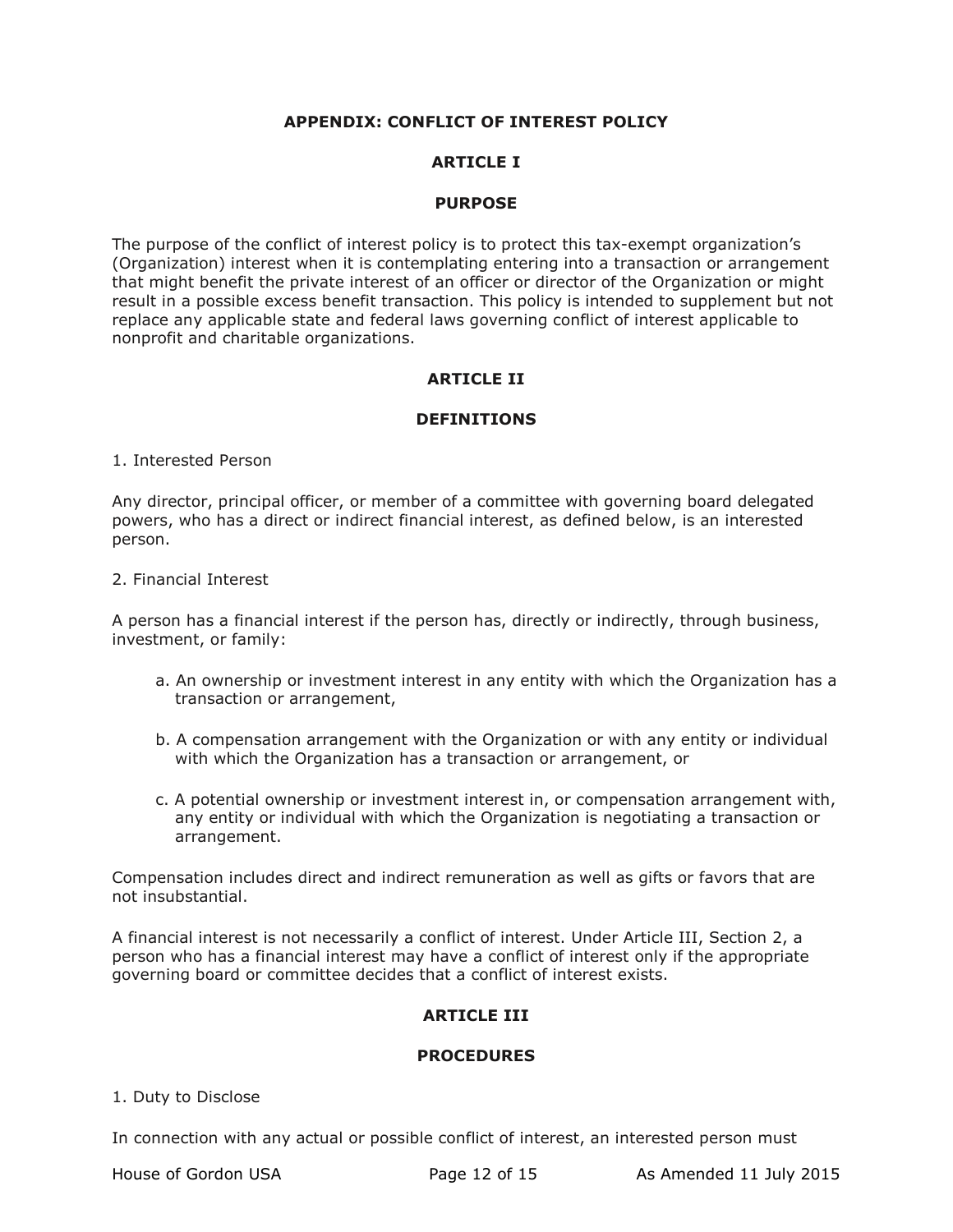disclose the existence of the financial interest and be given the opportunity to disclose all material facts to the directors and members of committees with governing board delegated powers considering the proposed transaction or arrangement.

2. Determining Whether a Conflict of Interest Exists

After disclosure of the financial interest and all material facts, and after any discussion with the interested person, he/she shall leave the governing board or committee meeting while the determination of a conflict of interest is discussed and voted upon. The remaining board or committee members shall decide if a conflict of interest exists.

- 3. Procedures for Addressing the Conflict of Interest
	- a. An interested person may make a presentation at the governing board or committee meeting, but after the presentation, he/she shall leave the meeting during the discussion of, and the vote on, the transaction or arrangement involving the possible conflict of interest.
	- b. The chairperson of the governing board or committee shall, if appropriate, appoint a disinterested person or committee to investigate alternatives to the proposed transaction or arrangement.
	- c. After exercising due diligence, the governing board or committee shall determine whether the Organization can obtain with reasonable efforts a more advantageous transaction or arrangement from a person or entity that would not give rise to a conflict of interest.
	- d. If a more advantageous transaction or arrangement is not reasonably possible under circumstances not producing a conflict of interest, the governing board or committee shall determine by a majority vote of the disinterested directors whether the transaction or arrangement is in the Organization's best interest, for its own benefit, and whether it is fair and reasonable. In conformity with the above determination it shall make its decision as to whether to enter into the transaction or arrangement.
- 4. Violations of the Conflicts of Interest Policy
	- a. If the governing board or committee has reasonable cause to believe a member has failed to disclose actual or possible conflicts of interest, it shall inform the member of the basis for such belief and afford the member an opportunity to explain the alleged failure to disclose.
	- b. If, after hearing the member's response and after making further investigation as warranted by the circumstances, the governing board or committee determines the member has failed to disclose an actual or possible conflict of interest, it shall take appropriate disciplinary and corrective action.

## **ARTICLE IV**

## **RECORDS OF PROCEEDINGS**

The minutes of the governing board and all committees with board delegated powers shall contain: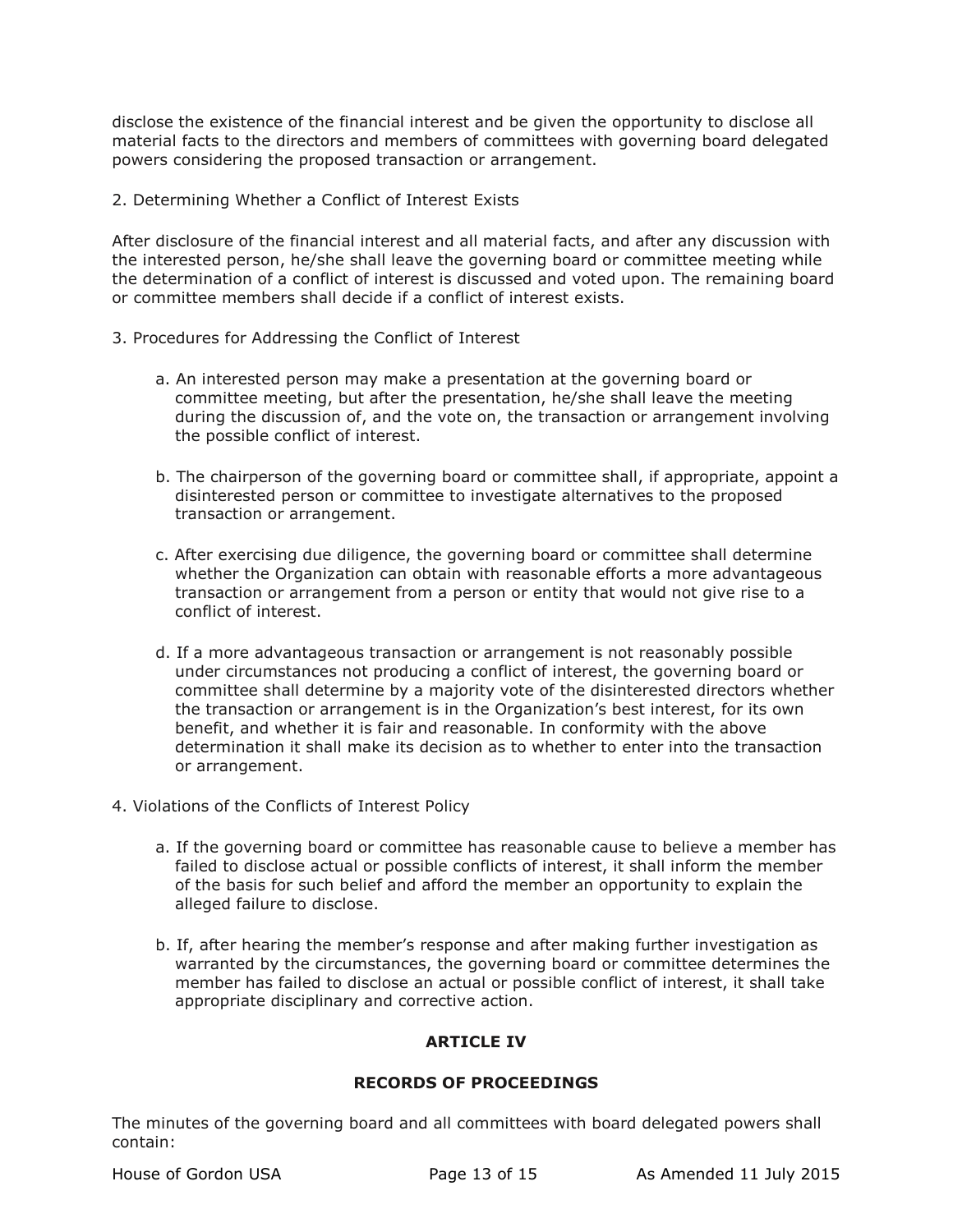- a. The names of the persons who disclosed or otherwise were found to have a financial interest in connection with an actual or possible conflict of interest, the nature of the financial interest, any action taken to determine whether a conflict of interest was present, and the governing board's or committee's decision as to whether a conflict of interest in fact existed.
- b. The names of the persons who were present for discussions and votes relating to the transaction or arrangement, the content of the discussion, including any alternatives to the proposed transaction or arrangement, and a record of any votes taken in connection with the proceedings.

# **ARTICLE V**

# **COMPENSATION**

- a. A voting member of the governing board who receives compensation, directly or indirectly, from the Organization for services is precluded from voting on matters pertaining to that member's compensation.
- b. A voting member of any committee whose jurisdiction includes compensation matters and who receives compensation, directly or indirectly, from the Organization for services is precluded from voting on matters pertaining to that member's compensation.
- c. No voting member of the governing board or any committee whose jurisdiction includes compensation matters and who receives compensation, directly or indirectly, from the Organization, either individually or collectively, is prohibited from providing information to any committee regarding compensation.

# **ARTICLE VI**

## **ANNUAL STATEMENTS**

Each director, principal officer and member of a committee with governing board delegated powers shall annually sign a statement which affirms such person:

- a. Has received a copy of the conflicts of interest policy,
- b. Has read and understands the policy,
- c. Has agreed to comply with the policy, and
- d. Understands the Organization is charitable and in order to maintain its federal tax exemption it must engage primarily in activities which accomplish one or more of its tax-exempt purposes.

# **ARTICLE VII**

## **PERIODIC REVIEWS**

To ensure the Organization operates in a manner consistent with charitable purposes and does not engage in activities that could jeopardize its tax-exempt status, periodic reviews